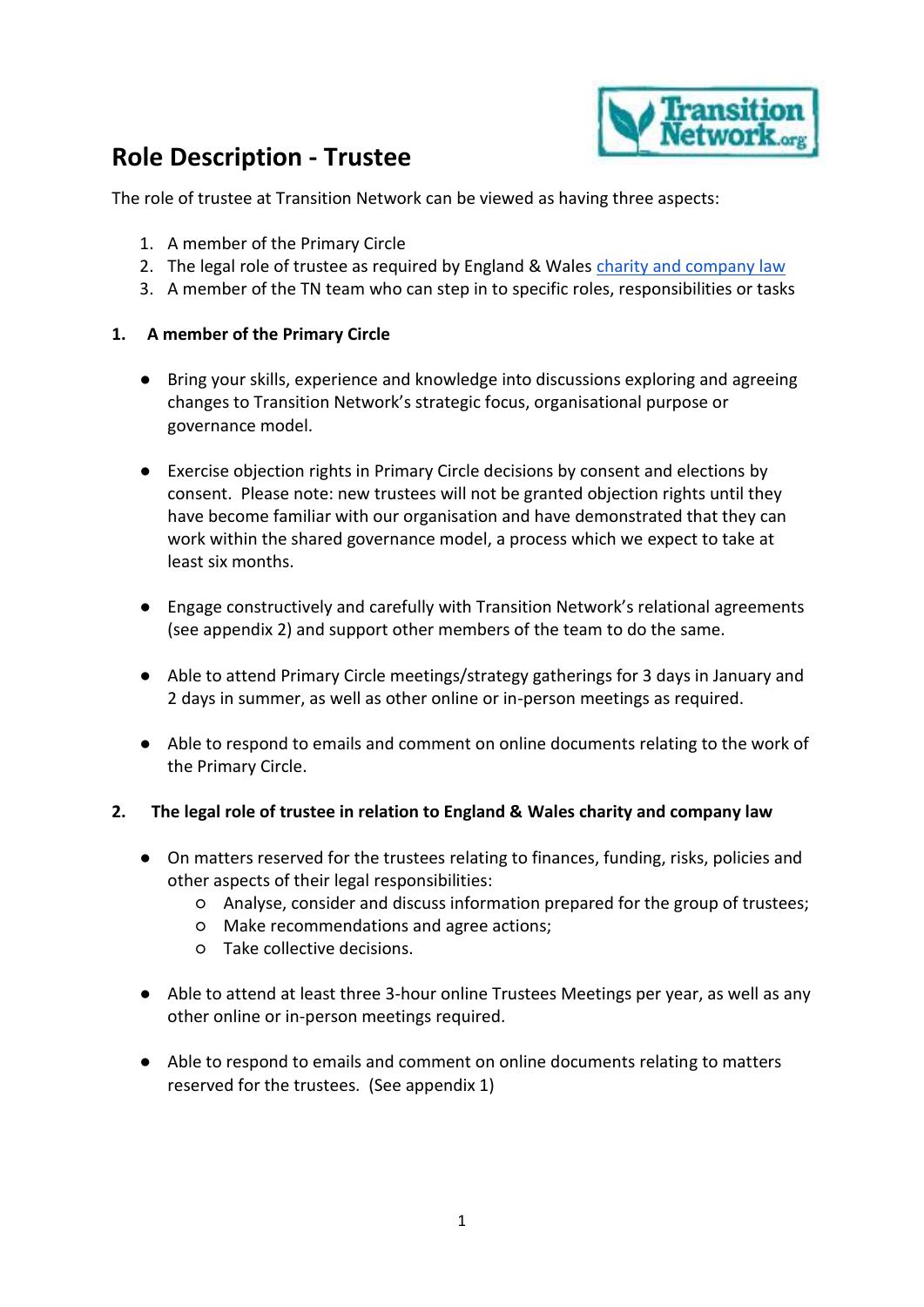#### **3. A member of the TN team who can step in specific roles, responsibilities or tasks**

- Take up opportunities, if you wish, to step into specific roles, responsibilities or tasks at Transition Network:
	- contributing to the delivery of Transition Network's evolving organisational purpose.
	- working within the context of the shared governance model.
- Such uses of your skills, experience, qualities and interests are usually outside of Trustees meetings and Primary Circle gatherings, and could involve online meetings, emails, drafting documents, commenting on documents, or attending events.
- Welcome opportunities to learn and develop skills and practices which enhance your contribution to the team and support other members of the team to do the same.

Current examples include:

- Two trustees who are part of Transition Network's HR Decision-making Group, alongside two staff members.
- A trustee who is part of the core group designing a 9-month project to convene practitioners and experts to share and find new ways to support the municipal level response to climate and ecological crises.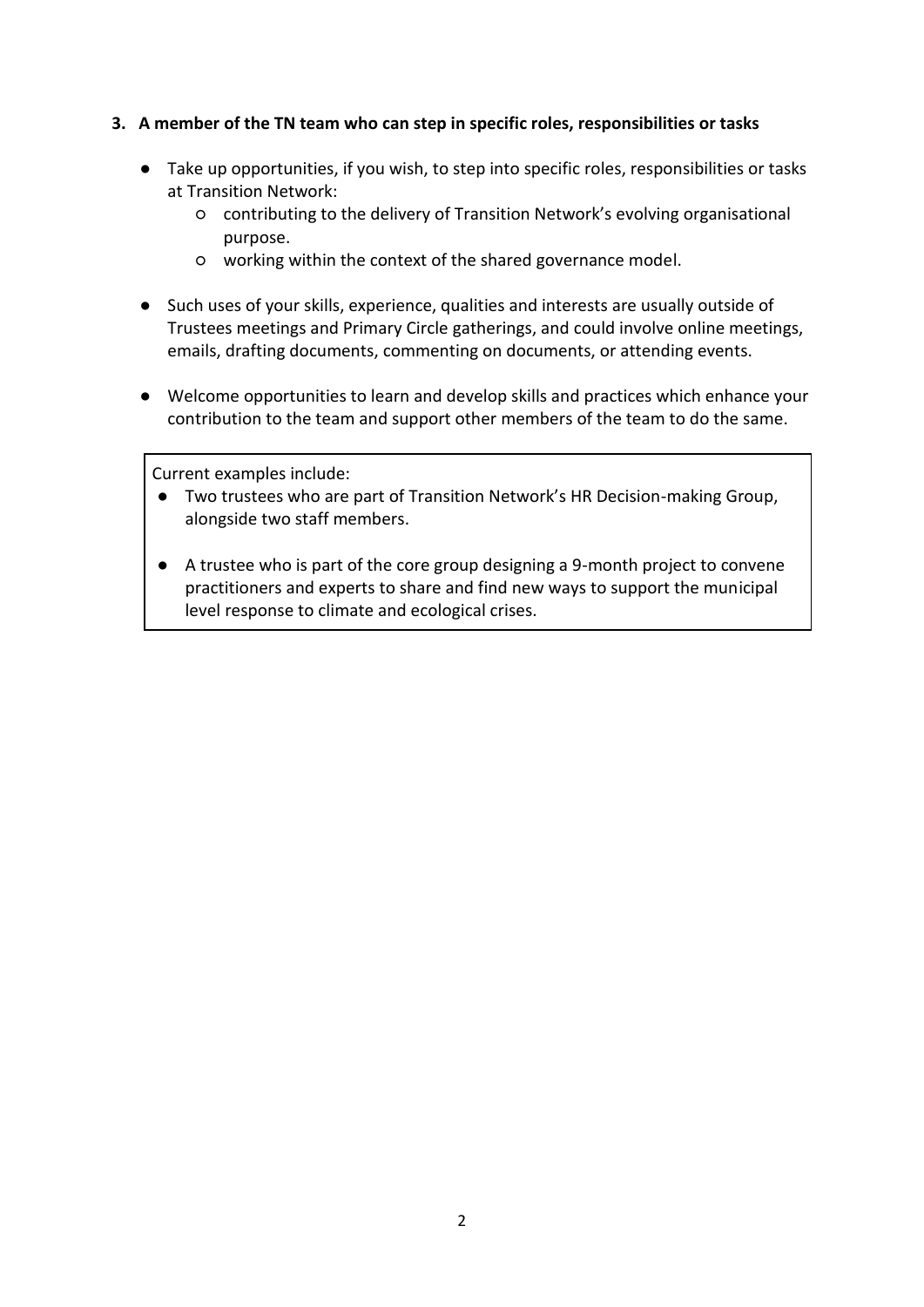## **Person specification - Trustee**

The following skills, experiences and qualities are ones we see as important to have within and across our group of trustees. Skills and experience that we are **particularly aiming to strengthen in the trustee team in this recruitment round** are highlighted in bold.

- Understanding and alignment with the aims, values, [principles](https://transitionnetwork.org/about-the-movement/what-is-transition/principles-2/) and practices of Transition Network and the Transition movement. This might include experience of active participation in a Transition initiative or a Transition Hub, or other grassroots organisations or networks for social change.
- Committed to maintaining high levels of trust and openness between trustees, the Transition Network team and the wider Transition movement.
- Willingness to experiment, access creativity, and bring whole self to the role.
- Understanding of the legal duties, responsibilities and liabilities of trusteeship, and/or previous experience of charity or voluntary organisation governance.
- **Experience of fundraising, connections with funders, and/or experience of income generation or social entrepreneurship**.
- **Experience of financial management of an organisation**.
- **Experience of developing and applying Human Resources practices and policies, particularly around equalities and diversity.**
- **Legal experience or knowledge.**
- Ability to listen to and collaborate with people across different levels of scale, from local through to international, and across multiple cultures and countries in an inclusive and empowering way.
- Personal resilience a commitment to self-care and the ability to remain grounded in the midst of uncertainty and the potentially overwhelming global context.
- Willingness to engage in an ongoing exploration of healthy collaborative culture and the skills, attitudes and practices which support us to work effectively across difference.
- Experience of, or willingness to engage with, what leadership looks and feels like within a collaborative/ shared governance context, and willing to understand, use and experiment with practices such as consent-based decision-making and governance circles.
- Experience of organisational capacity-building and/or strategic planning.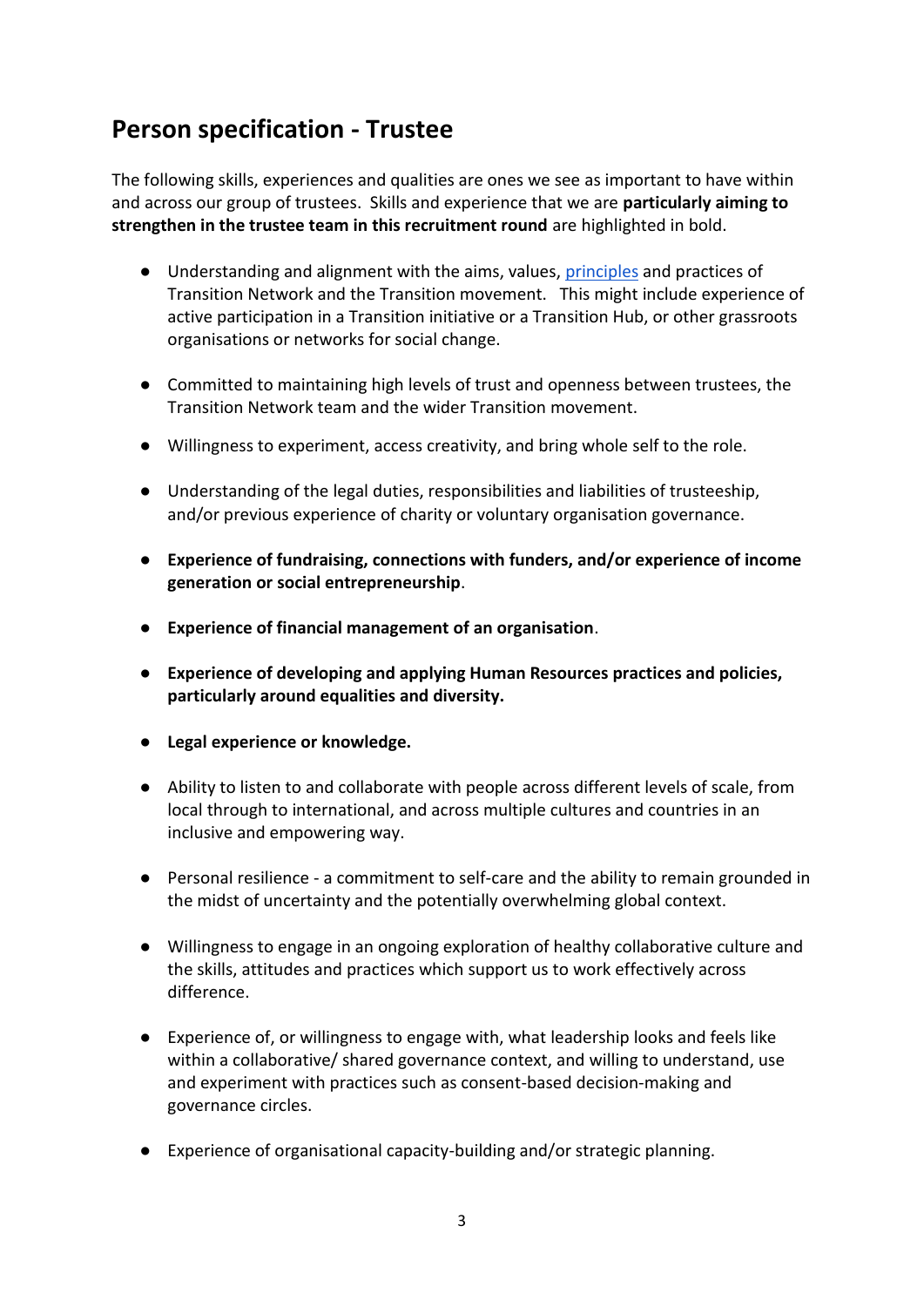- Experience of evaluating and monitoring an organisation's impact and effectiveness.
- Mentoring skills and experience, and/or skills and experience in conflict resolution.

### **We hope to make appointments that reflect a diversity of backgrounds and lived experiences, to promote a rich range of perspectives within the group of trustees.**

### **Some Practicalities**

The move to shared governance has focused the "core" trustee role more firmly on compliance with England & Wales charity law. We are open to appointing trustees residing in countries other than the UK, but we are aware that previous non-UK-based trustees have found the aspects around running a charity based in England & Wales to be the least satisfying aspects of the role. We welcome prospective trustees who have an international perspective and are also exploring other ways for our international movement to be represented within our governance model. Trustees need to be fluent in English to contribute fully to the role of trustee.

We seek to minimise unnecessary travel so a very high proportion of our meetings and other collaborative activities take place online. We experiment with ways to bring creativity and heart to our virtual meetings. Trustees will need access to good IT equipment and a high quality broadband connection, and be comfortable working online.

All Transition Network trustees are expected to:

- Participate in online Trustee meetings which are held at least three times a year.
- Attend Transition Network strategy gatherings in person (a minimum commitment of 3 days in January and 2 days in summer) .
- Participate in email discussions/decisions or other online or in-person meetings. Trustees may volunteer to take on additional roles or tasks.

Repeated non-attendance at meetings and/or strategy gatherings may result in the trustee being asked to resign.

This is an unpaid, voluntary role. However, trustees may claim reasonable expenses for board meetings and away-days. Expenses for other work may be payable with prior agreement.

Trustees serve an initial term of four years and may then apply for reselection for a further four years. The Co-chairs of the board may serve more than two terms with the agreement of the group of trustees.